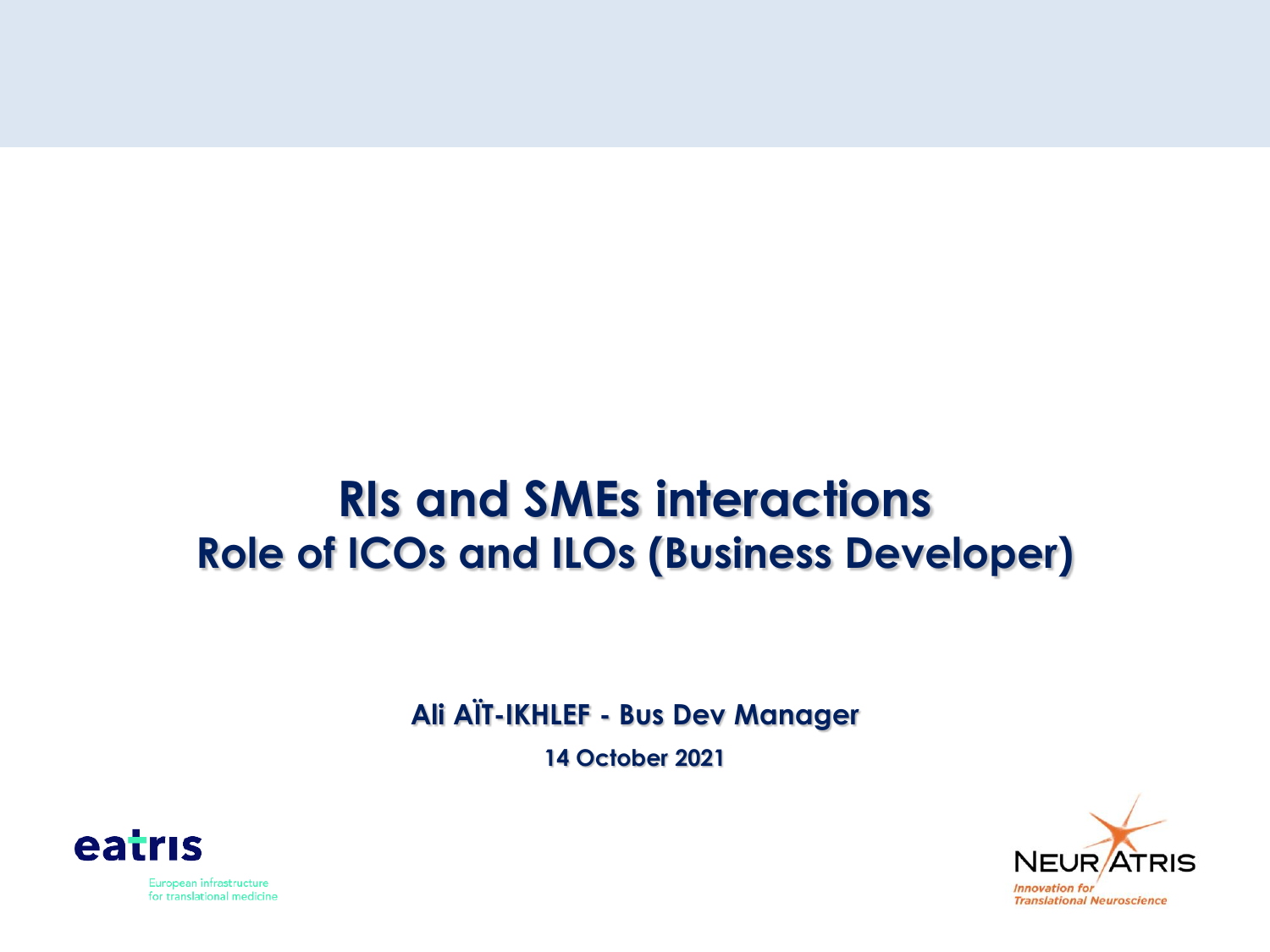# **My Background**

#### ❑ **20 years of experience in biotech industry**

- ❖ PhD in Neurosciences / Master in Corporate Management / Quality Management auditor and consultant degree
- ❖ 5 years as R&D manager in Biotech companies (science project and team management - Neuroscience)
- ❖ 3 years as consultant (support for small company creation small animal imaging & protein engineering)
- ❖ 7 years with executive positions (director of R&D and quality departments, founder Ab, protein biochips / multiplexing)
- ❖ 6 years with business developer missions (drug discovery & cosmetics)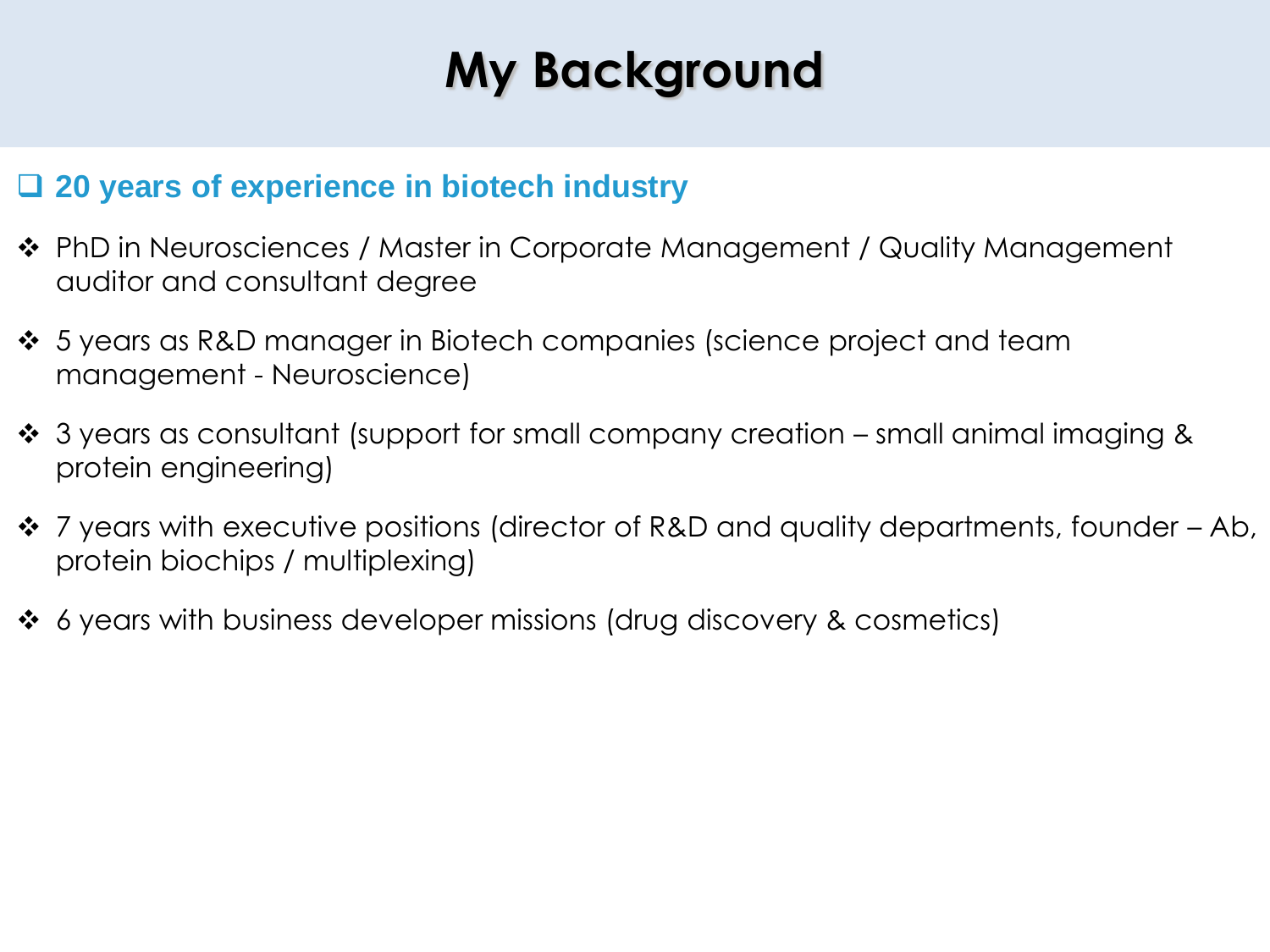# **At NeurATRIS**

### ❑ **5 years as partnership and business development Manager at NeurATRIS**

- ❖ NeurATRIS: French RI dedicated to translational research for neurodegenerative diseases
- ❖ Synergistic academic and clinical research centers
- ❖ 3 main activities offered:
	- ✓ Services
	- ✓ Partnerships
	- $\checkmark$  Training

### ❑ **Missions as partnership and business development Manager**

- ❖ Increasing NeurATRIS visibility worldwide
- ❖ Prospection and qualification of industrial and academic organizations
- ❖ Contract negotiations and signatures

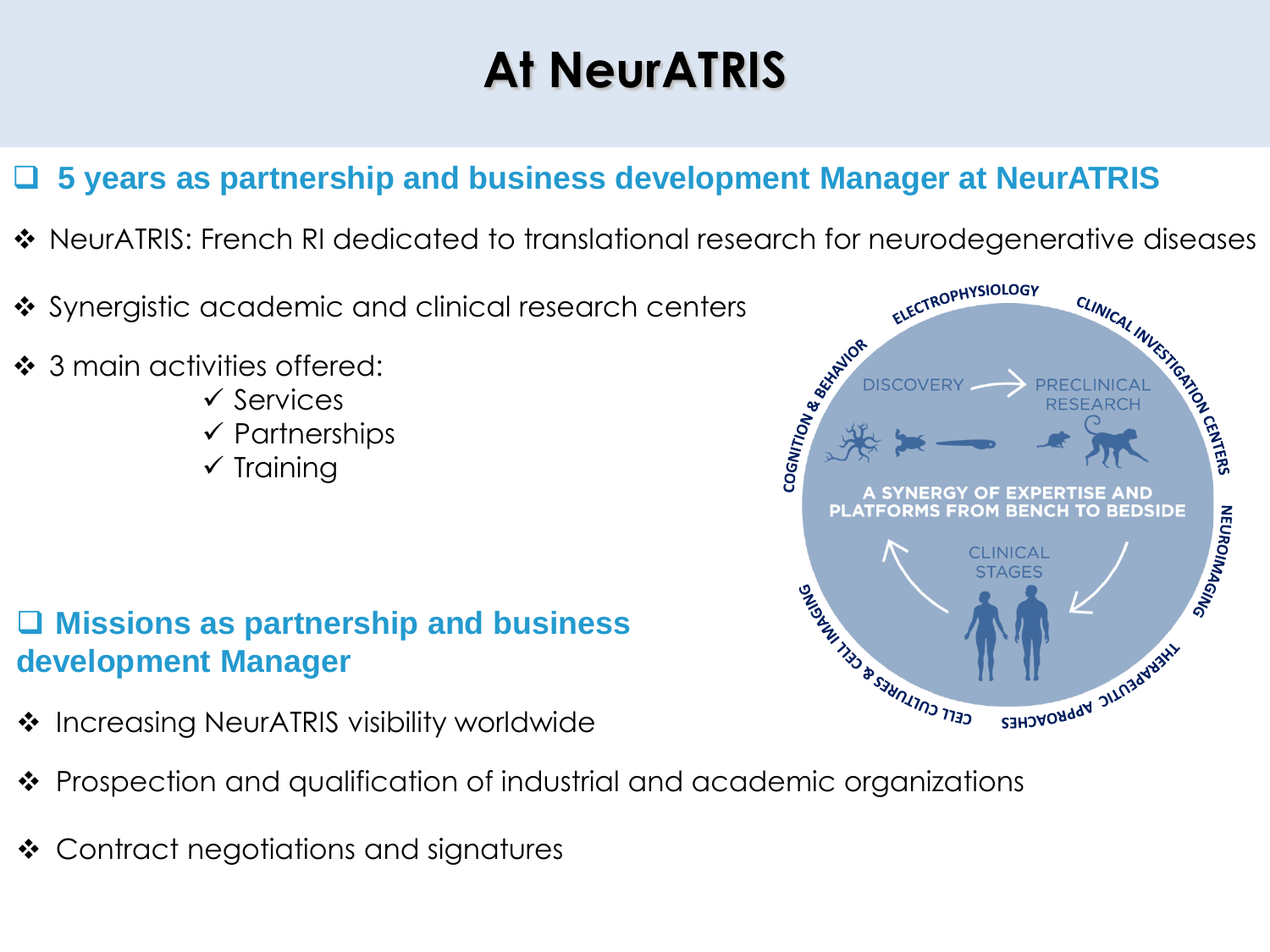## **Stages – Best practices**

### ❑ **Getting prepared**

❖ Setting up tools and "commercial" plan

## ❑ **Doing**

❖ Meeting company representatives & valorizing know-how and expertise & Contracting

### ❑ **Following up**

❖ Recontacting representatives & following ongoing projects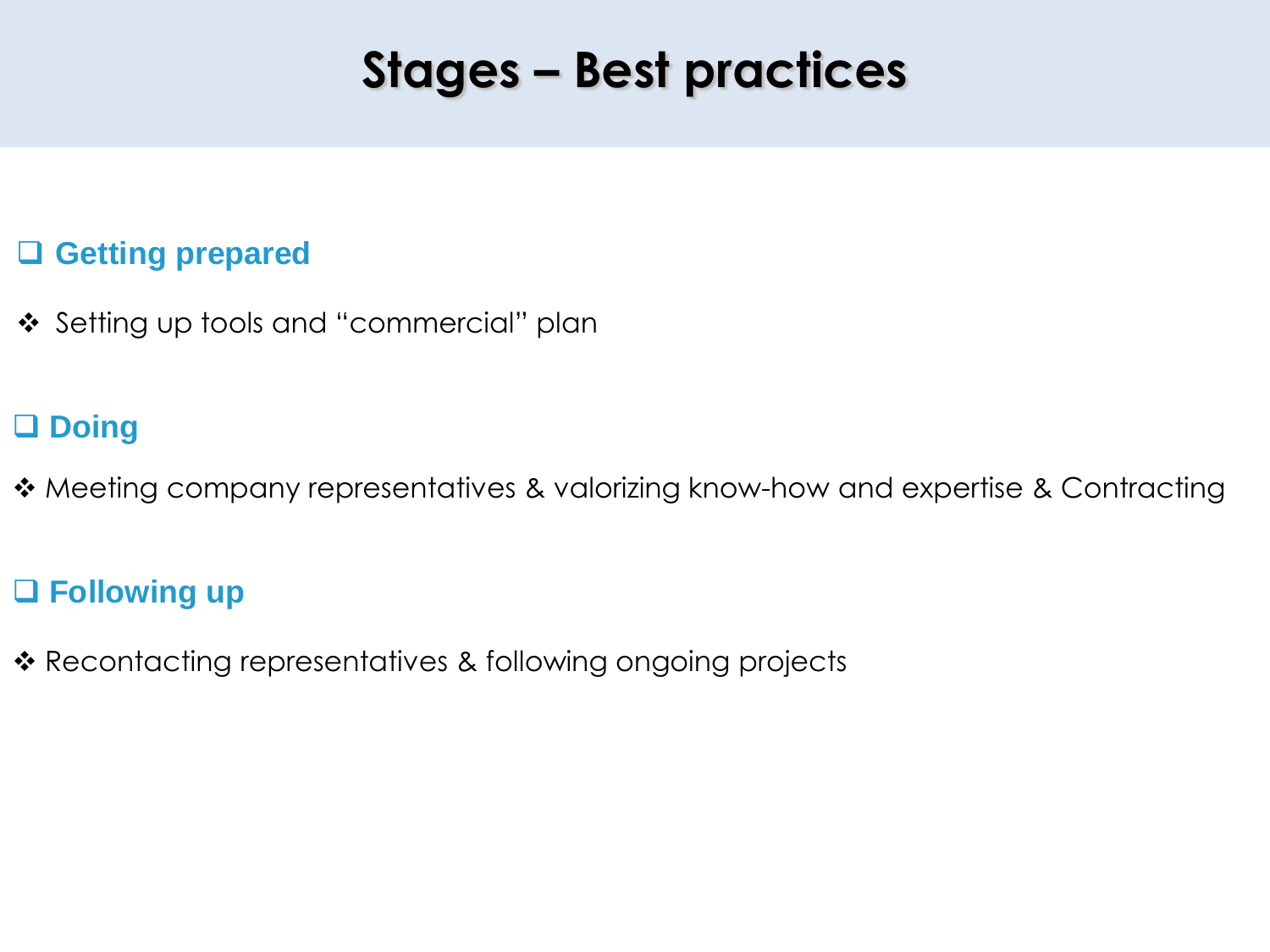# **Getting prepared**

### ❑ **The most important step**

- ❖ Knowing its perimeters, expertise, platforms, people, etc.
	- ✓ Distributed RI with several platforms: difficulty in making sure that all activities are represented
	- ✓ Meet your colleagues to find out what they are willing to do or not to do
	- $\checkmark$  Involving people but also administrative services
- ❖ Setting tools
	- $\checkmark$  Excel file for follow up (company name, description, contact and function, when, about what, follow up, color code, sum up once a year)
	- $\checkmark$  Presentation of your activities (brief, long, by thematic, etc.) to be able to have a homogeneous and "honest" introduction
	- ✓ An access to business intelligence data (for prospection and market study) (Global Data, Pharma Intelligence, Biotech Gate, …)
	- ✓ Websites, google, …
	- ✓ Network to be activated
- ❖ Setting up a "commercial" plan
	- $\checkmark$  A one-year plan
	- ✓ Mainly business conventions but some scientific conferences
	- $\checkmark$  A NeurATRIS annual meeting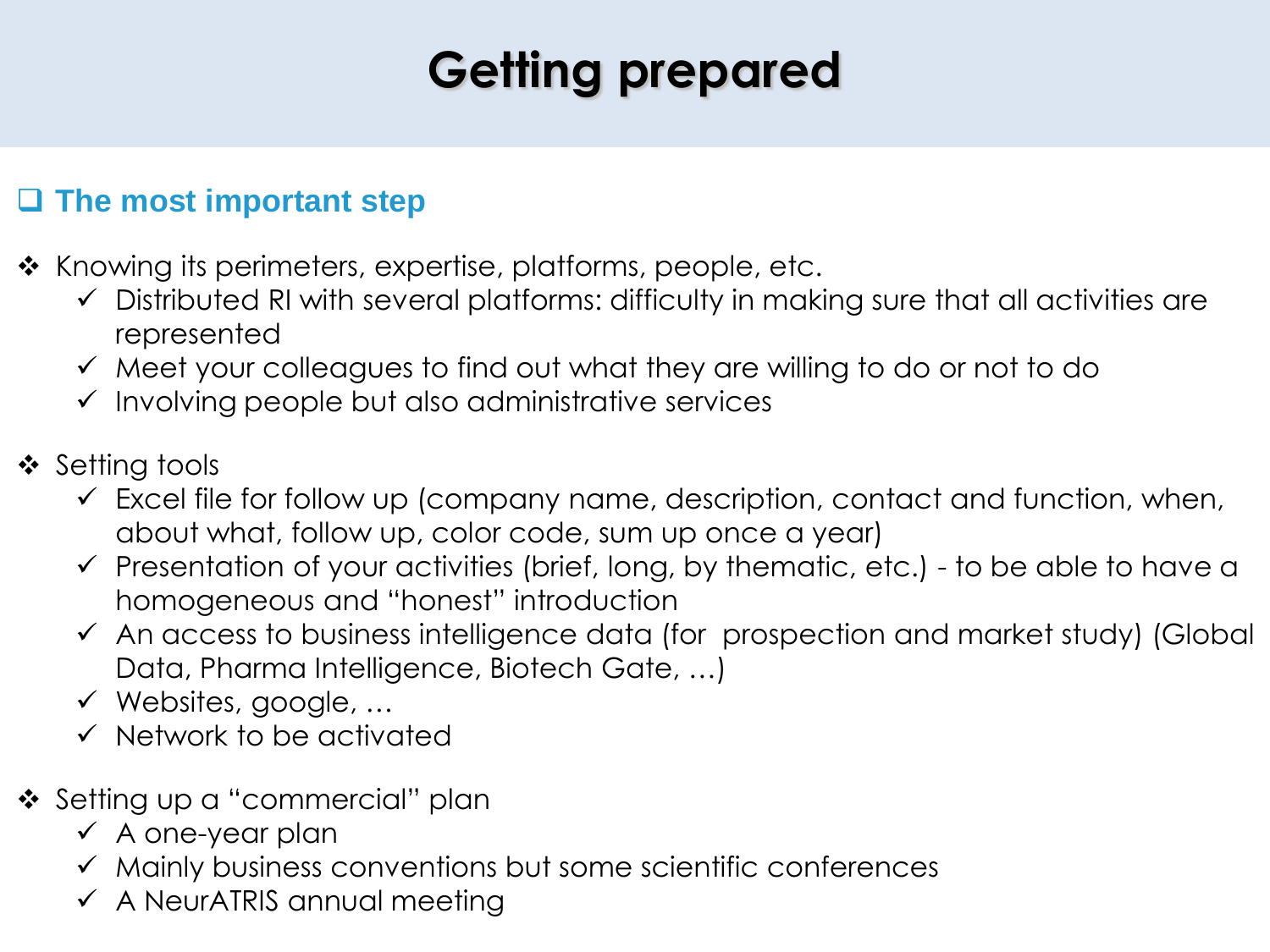# **Doing**

## ❑ **Contacting companies**

- ❖ Meeting representatives:
	- $\checkmark$  Business conventions: business speed dating of 30 min to see if it could match
		- o Select which conventions to go (4-5 a year: France Europe Japan)
		- 1 month before
		- o Add your profile on the web platform
		- o Select companies to contact (from the registration to the event)
		- o A general or specific introduction
	- During the convention
		- o Be direct but brief
		- o Adapt your speech: be able to share with various types of profiles (scientist, department head, business manager, CEO, …)
		- o Valorizing know-how and expertise
	- ✓ An annual NeurATRIS event "[Translational Neuroscience day](https://translational-neuroscience-2021.b2match.io/)"
		- o Plenary sessions on NeurATRIS assets but also open to Neuroscience communities
		- o Round table with actors from academic and industry worlds
		- o B2B
	- ✓ Dedicated scientific conferences: an opportunity to sponsor and meet companies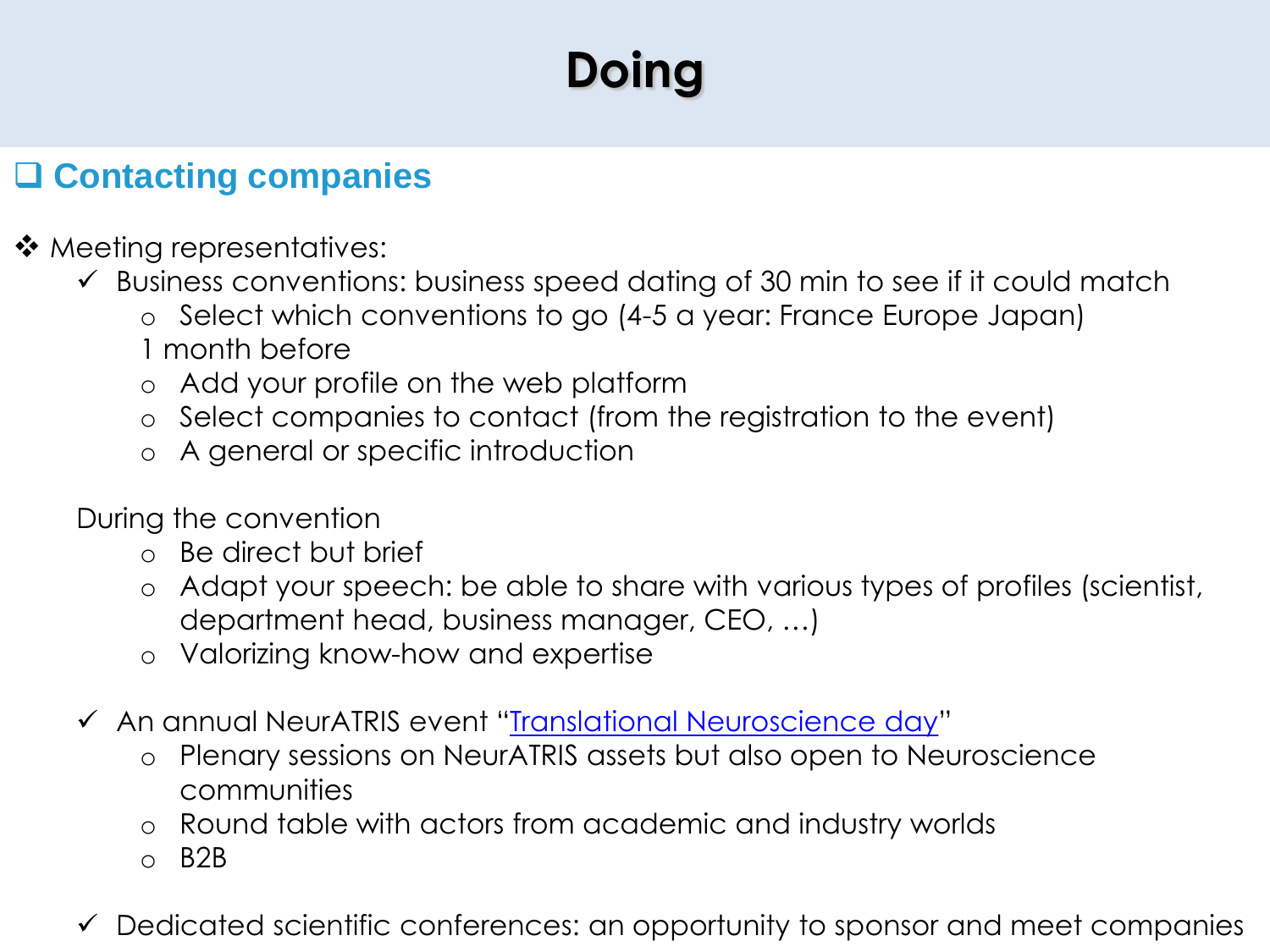# **Doing**

## ❑ **Dealing contracts**

- ❖ Discussion about the potential project
	- $\checkmark$  On site or phone meetings with your specialist colleagues
	- $\checkmark$  Be careful not to give all the information
- ❖ Design & Study quotes
	- $\checkmark$  Design Quote covers the manpower on the design of the protocol
	- $\checkmark$  Study quote includes the experimental design and the execution of the study
- ❖ Middleman
	- $\checkmark$  The main contact for the company
	- $\checkmark$  Link with scientific, legal, financial departments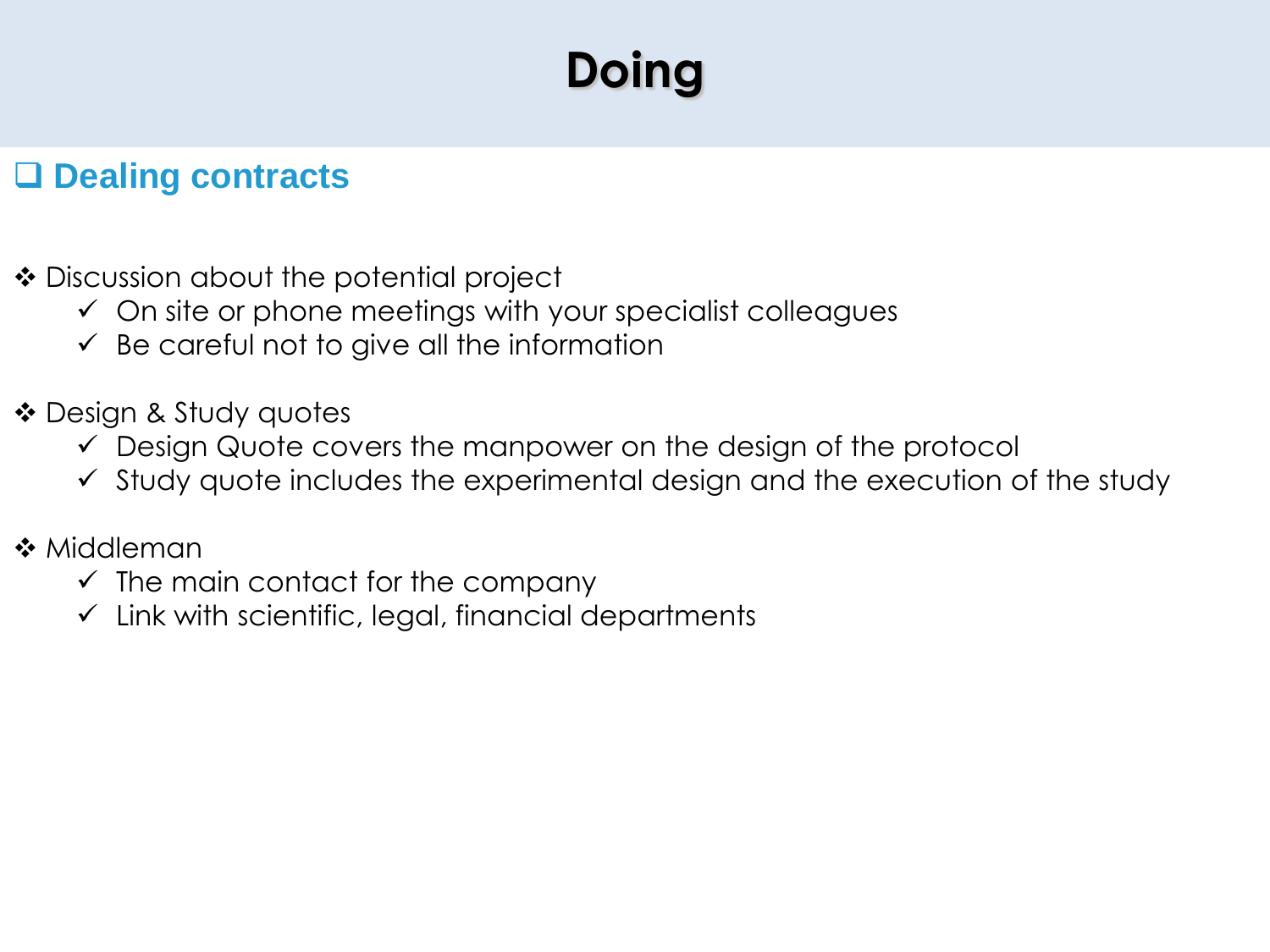# **Following up**

## ❑ **Staying connected**

- ❖ Recontacting representatives after conventions
	- $\checkmark$  Check with your colleagues the interest and feasibility
	- $\checkmark$  Share a dedicated presentation
- ❖ Following ongoing projects in all aspects
	- $\checkmark$  Get informed about the scientific project progression
	- $\checkmark$  Reminding (boosting) colleagues (science, legal, finance)
	- $\checkmark$  Inform the company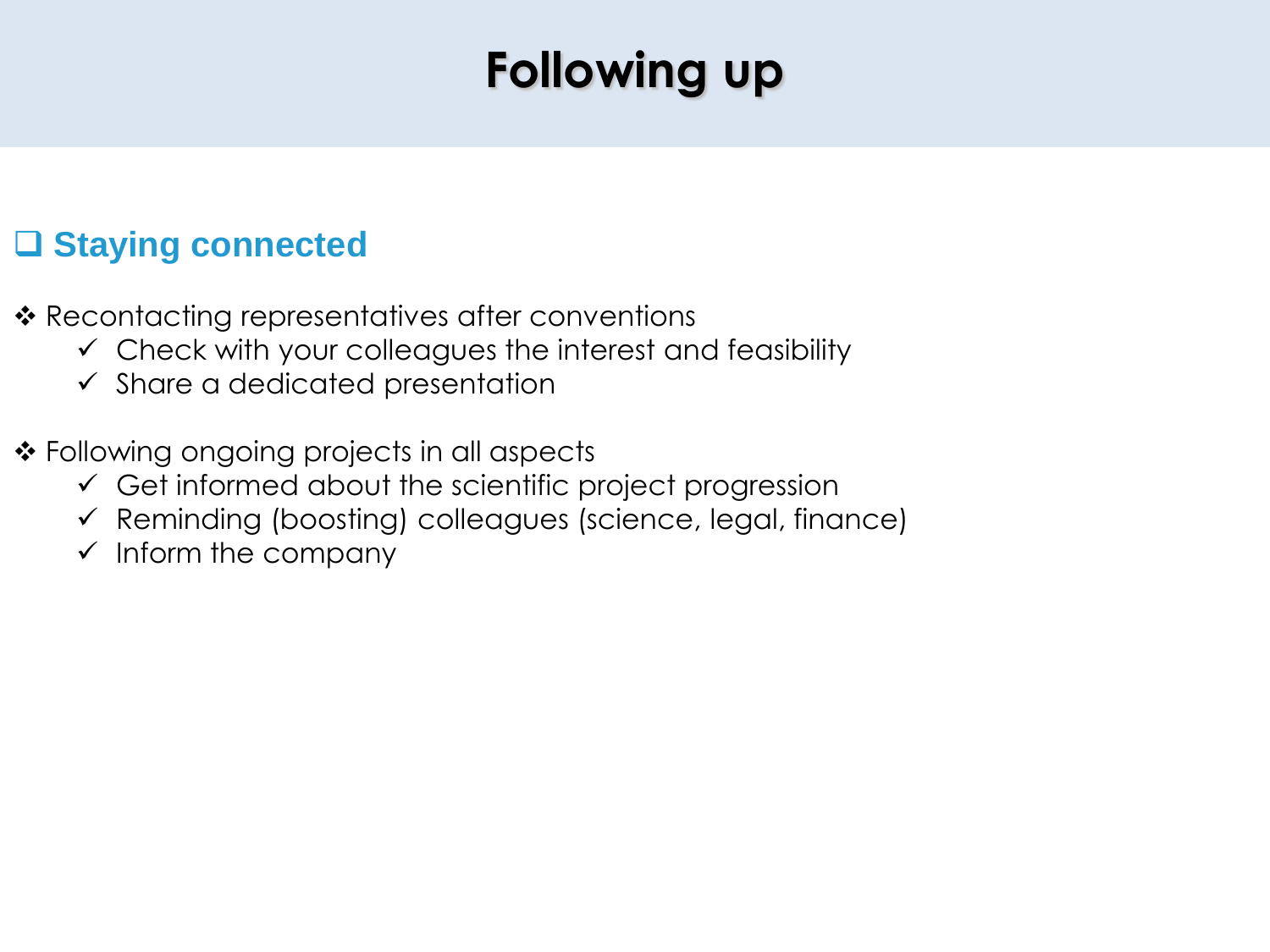## **Success story**



**2016**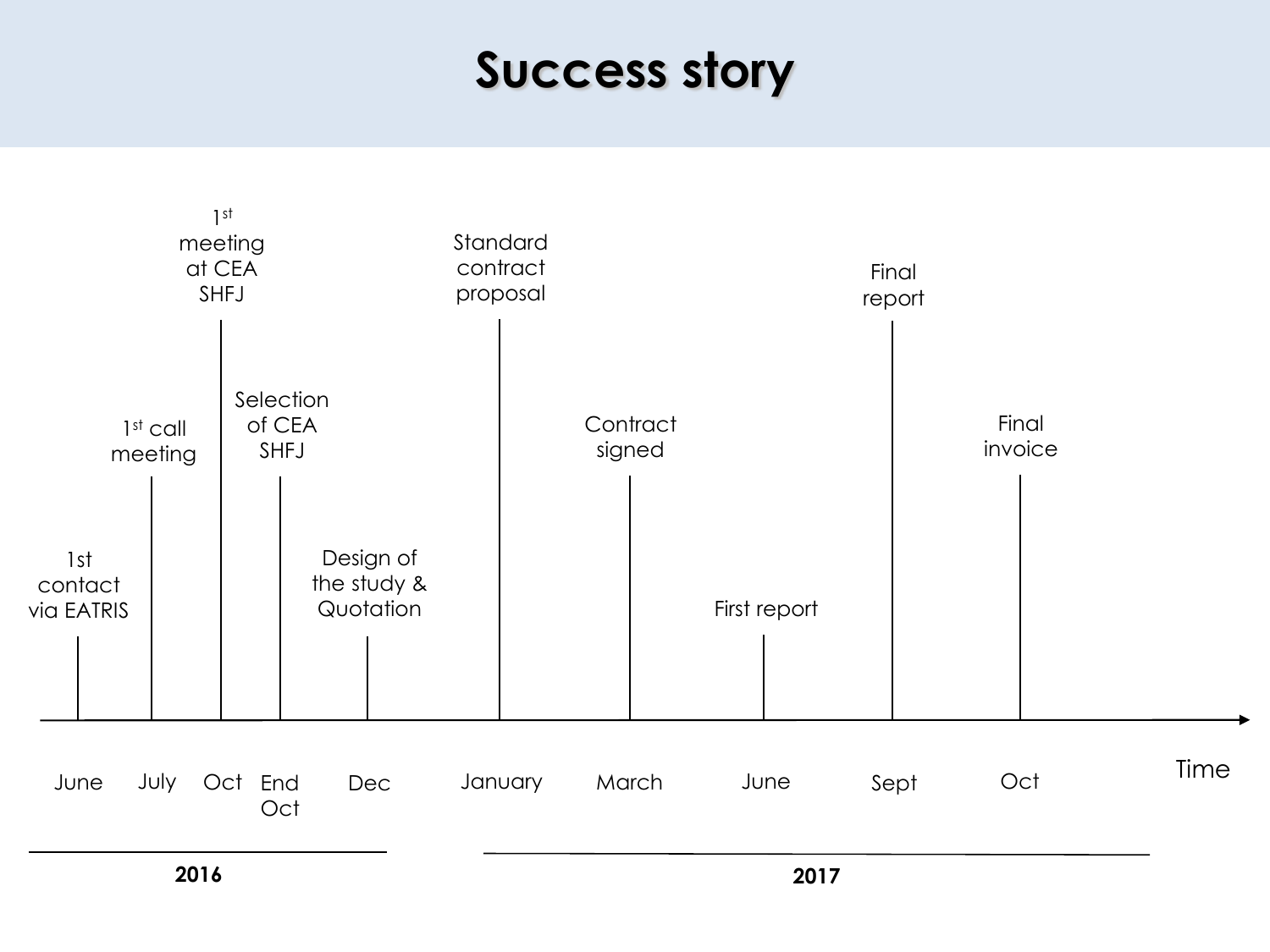## **Failures**

#### ❑ **Different causes of failures**

❖ Companies are only looking for information (waste of time and loss of trust from NeurATRIS scientists)

- ❖ Design study not followed with the study conduction
- ❖ Quote too high according to the client
- ❖ Too much time lost at NeurATRIS
- ❖ A refusal from a client just before the signature (re-orientation of their objectives…)